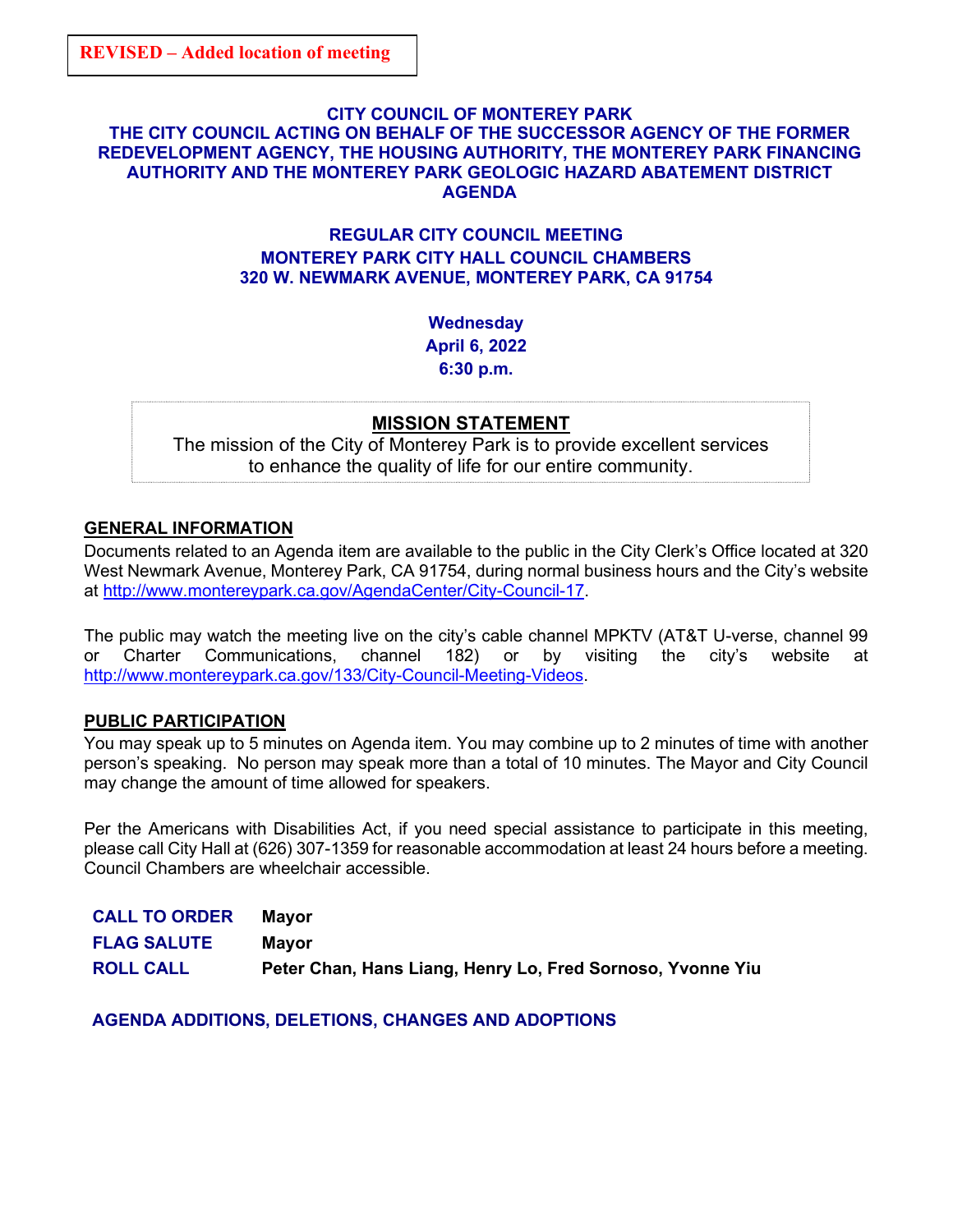#### **PUBLIC COMMUNICATIONS:**

While all comments are welcome, the Brown Act does not allow the City Council to take action on any item not on the agenda. The Council may briefly respond to comments after Public Communications is closed. Persons may, in addition to any other matter within the City Council's subject-matter jurisdiction, comment on Agenda Items at this time. If you provide public comment on a specific Agenda item at this time, however, you cannot later provide comments at the time the Agenda Item is considered.

#### **STAFF COMMUNICATIONS:**

- Fire Department
- Recreation Department
- Public Works Department

# **[1.] PRESENTATION – None.**

# **[2.] OLD BUSINESS**

## **2-A. AMERICAN RESCUE PLAN ACT FUNDING**

It is recommended that the City Council consider:

- (1) Reviewing, discussing, and providing direction on the allocation of American Rescue Plan Act funding; and
- (2) Taking such additional, related, action that may be desirable.

# **[3.] CONSENT CALENDAR ITEM NOS. 3A-3F**

## **3-A. MINUTES**

It is recommended that the City Council consider:

- (1) Approving the minutes from the regular meeting of March 2, 2022; and
- (2) Taking such additional, related, action that may be desirable.

# **3-B. WAIVE FURTHER READING AND ADOPT AN ORDINANCE ESTABLISHING THE LAND USE RELATED TIME SUSPENSION PERIOD RELATED TO THE COVID-19 EMERGENCY**

It is recommended that the City Council consider:

- (1) Waiving the second reading and adopting the proposed ordinance; and/or
- (2) Taking such additional, related, action that may be desirable.

#### **3-C. WAIVE FURTHER READING AND ADOPT AN ORDINANCE AMENDING VARIOUS SECTIONS OF MONTEREY PARK MUNICIPAL CODE CHAPTER 6.15 REGULATING MANDATORY ORGANIC WASTE DISPOSAL REDUCTION**

It is recommended that the City Council consider:

- (1) Waiving the second reading and adopting the proposed ordinance; and/or
- (2) Taking such additional, related, action that may be desirable.